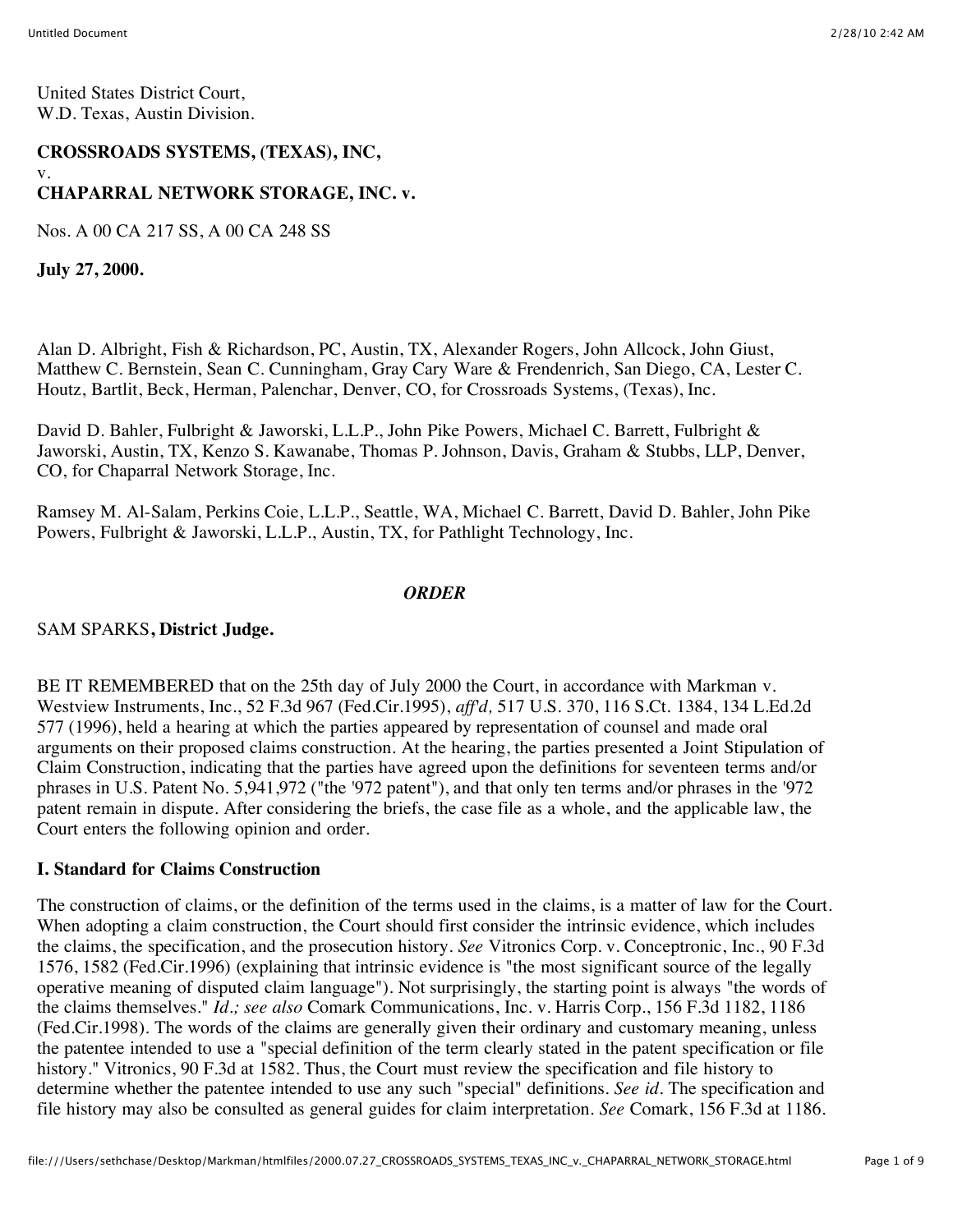The specification and file history, however, are not substitutes for the plain language of the claims. The specification is not meant to describe the full scope of the patent-it includes only a written description of the invention, sufficient to enable a person skilled in the art to make and use it, as well as the invention's "best mode." *See* 35 U.S.C. s. 112. Thus, the claims may be broader than the specification, and generally should not be confined to the examples of the invention set forth in the specification. *See* Comark, 156 F.3d at 1187 ("Although the specification may aid the court in interpreting the meaning of disputed claim language, particular embodiments and examples appearing in the specification will not generally be read into the claims."). Indeed, the Federal Circuit has repeatedly emphasized that "limitations from the specification are not to be read into the claims." Id. at 1186.

In addition to examining the intrinsic evidence the Court may, in its discretion, receive extrinsic evidence regarding the proper construction of the patent's terms. *See* Key Pharmaceuticals v. Hereon Labs. Corp., 161 F.3d 709, 716 (Fed.Cir.1998) ("[T]rial courts generally can hear expert testimony for background and education on the technology implicated by the presented claim construction issues, and trial courts have broad discretion in this regard."). The plaintiff has provided an expert affidavit and the defendant has provided excerpts from several dictionaries as extrinsic evidence concerning the construction of the terms of the '972 patent.

### **II. "implements access controls for storage space on the SCSI storage devices"**

This phrase is used in claims 1, 10 and 11 of the '972 patent. The parties dispute whether the phrase refers to "access controls" only for certain subsections of a divided SCSI storage device, or whether it also includes limiting access to entire undivided SCSI storage devices. The plaintiff argues the phrase includes both kinds of access controls; the defendants say the phrase refers only to access controls for various subsections within a single divided SCSI storage device. The defendants also argue the plaintiff's construction is improper because, if adopted, it will result in the '972 patent being invalidated by prior art.

The plaintiff proposes the following definition: "provides controls which limit a computer's access to a specific subset of storage devices or sections of a single storage device." *See* Plaintiff's Brief, at 20. The defendants propose the phrase should be defined as "partitions the storage space on each one of the SCSI storage devices and defines the accessibility of each resulting partition." *See* Defendants' Brief, Ex. 2. The Court agrees with the plaintiff.

The intrinsic evidence of the '972 patent shows the plaintiff's invention is intended to restrict access both to subsections of a SCSI storage device, as well as to entire, undivided SCSI devices. First, the plain language of this phrase refers only to "storage space" and does not limit the space only to subsections of a divided SCSI storage device. Second, Figure 3 of the '972 patent supports a broad reading of this phrase. Figure 3 shows three SCSI storage devices, two of which are undivided (60 and 64). The third device (62) is divided into four subsections of storage space. From the simple labeling on Figure 3, it is clear that the entire, undivided storage device (64) is meant to be accessed only by a single workstation (computer E). Thus, Figure 3 expressly shows that the plaintiff's invention contemplates using "access controls" for an entire, undivided storage device as well as for the divided subsections within a single storage device. FN1 Third, the language of the specification expressly describes limiting access to an entire, undivided SCSI storage device. Specifically, in referring to Figure 3, the specification states "storage device 64 can be allocated as storage for the remaining workstation 58 (workstation E)." *See* '972 Patent, at 4:20-4:21. At the hearing, the defendants' counsel argued that, simply because Figure 3 describes this feature does not mean the feature was intended to be part of the claimed invention. The Court soundly rejects this argument. Figure 3 is meant to be an example of how the plaintiff's claimed invention can be implemented, and the specification clearly describes this figure as illustrating one implementation of the claimed invention. Adopting the defendants' argument would ignore a fundamental principle of claims construction, oft repeated in the defendants' brief and oral arguments, that the specification is "the single best guide to the meaning of a disputed term." *See*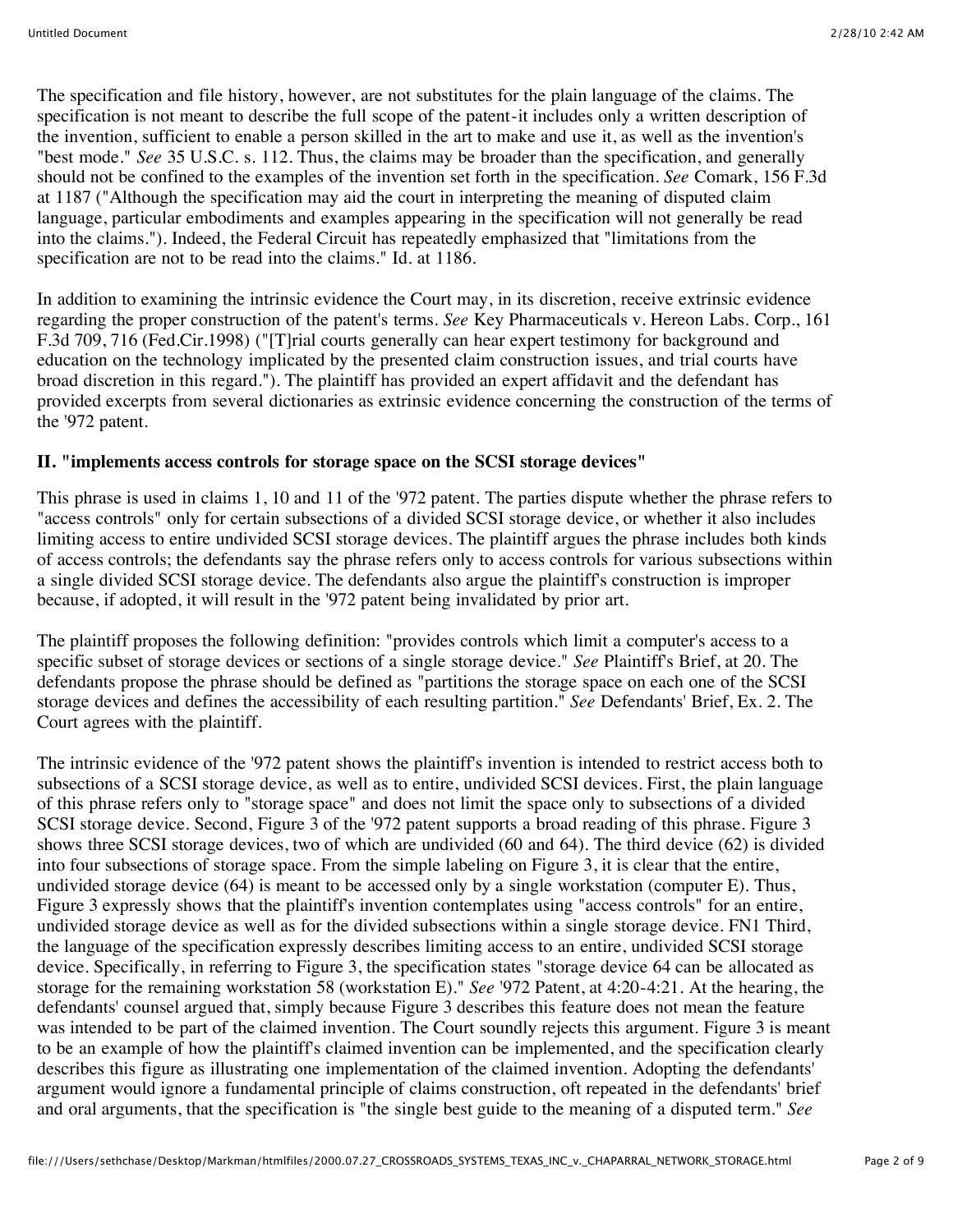Vitronics, 90 F.3d at 1582. Finally, the defendants correctly point out that the specification also refers to the single, undivided storage device (64) as a "partition (i.e., logical storage definition)." *See* '972 Patent, at 4:44-4:47. Rather than compel the defendants' proposed construction, however, this language supports the plaintiff's argument at the hearing that a discrete unit of storage-whether an entire SCSI storage device or a subsection within that device-can be referred to as a "partition." FN2

The defendants also argue that, even if the intrinsic evidence supports the plaintiff's proposed definition, this definition is nonetheless improper because it would cause the '972 patent to read directly upon prior art (and therefore be invalid). It is true that "claims should be read in a way that avoids ensnaring prior art if it is possible to do so." Harris Corp. v. IXYS Corp., 114 F.3d 1149, 1153 (Fed.Cir.1997). However, the defendants have not shown that the prior art at issue-the Lui patent-would be "ensnared" by adopting the plaintiff's definition. Importantly, the Lui patent was part of the prior art expressly considered by the patent examiner before granting the ' 972 patent. The patent examiner apparently did not use the Lui patent to reject a single claim in the '972 patent. The patent examiner also did not issue an Office Action requiring the plaintiff to distinguish its invention from the Lui patent on access control (or any other) grounds. Although the Patent Office is not the model of efficiency or thoroughness, its failure to cite the Lui patent as potentially invalidating prior art creates a strong presumption that the Lui patent does not read upon the plaintiff's claimed invention. In addition, it does not appear to the Court that the Lui patent reads upon the '972 claimed invention. While the Lui patent does disclose a system of Fibre Channel computers and SCSI storage devices, *see* Defendants' Brief, Ex. 6, at 2:53-2:65, the similarities end there. The Lui patent concerns an invention of "bypass circuits" used to "prevent the failure of any device" in the system. *See* id., at Abstract. The invention of the Lui patent is not concerned with the swift transfer of information across a router, and thus does not disclose techniques for mapping, implementing access controls, or a memory buffer.FN3 At the hearing, the defendants' counsel suggested that Figure 2 of the Lui patent discloses the claimed invention of the ' 972 patent. However, Figure 2 of the Lui patent is not a part of the Lui invention; rather it is an illustration of a "conventional" network system that the Lui invention allegedly improves upon. *See* id. at 3:66. The Court rejects the defendants' argument that "conventional" network systems also read directly upon the '972 claimed invention. The patent examiner may have let one piece of prior art slip by; he or she would not have missed a "conventional" network system directly applicable to the plaintiff's claimed invention.

In sum, the Court will adopt the plaintiff's proposed definition and construe the phrase "implements access controls" in the claims of the '972 patent to mean "provides controls which limit a computer's access to a specific subset of storage devices or sections of a single storage device."

# **III. "allocation of subsets of storage space to associated Fibre Channel devices, wherein each subset is only accessible by the associated Fibre Chanel device"**

The dispute here is essentially the same as in the preceding section. This phrase is used in claims 2, 8 and 12 of the '972 patent. As it did with the "implements access controls ..." phrase, the plaintiff argues the "allocation ..." phrase means that specific Fibre Channel devices can be allocated storage space on subsections of a single SCSI storage device and on entire, undivided SCSI storage devices. The defendants stick to their general argument on this issue, and contend the phrase means storage space can only be allocated on subsections of a single divided SCSI storage device. Both parties agree this storage space, however it is defined, can only be accessed by the specified Fibre Channel device(s).

The plaintiff's proposed definition is "subsets of storage space are allocated to specific Fibre Channel devices." *See* Plaintiff's Brief, at 26. The defendants say the phrase should be defined to mean "one or more partitions that are only accessible by a single Fibre Channel device," *See* Defendants' Brief, Ex. 2. For the reasons discussed in the preceding section, the Court adopts the plaintiff's proposed construction.

### **IV. "supervisor unit"**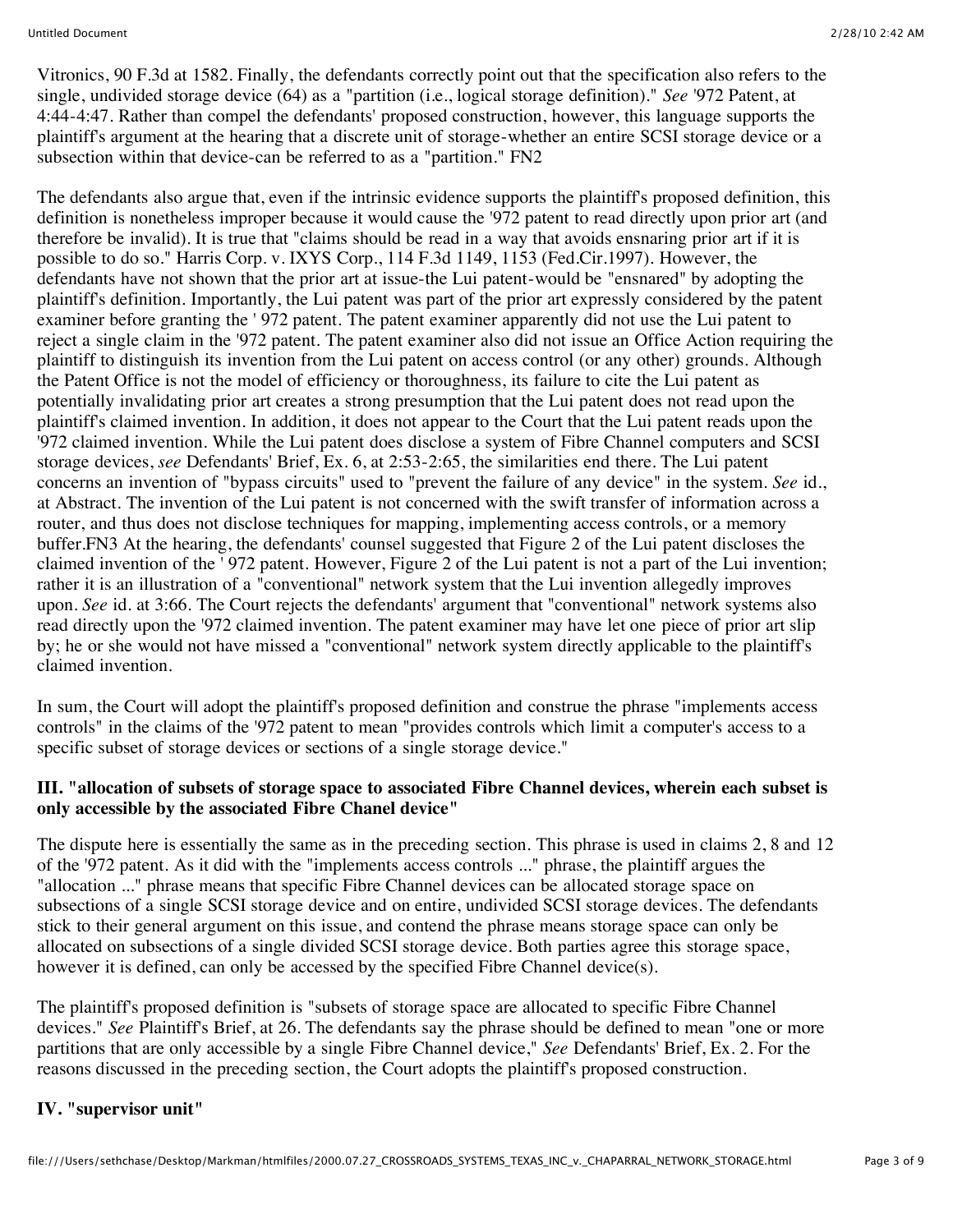This term is used in claims 1, 2 and 10 of the '972 patent. The plaintiff contends this term should be defined as "a microprocessor programmed to process data in a buffer in order to map between Fibre Channel devices and SCSI devices and which implements access controls." *See* Plaintiff's Brief, at 25. The defendants argue the term should be defined as "an Intel 80960RP processor" with several specific features. *See* Defendants' Brief, Ex. 2.

The defendants argue their construction is mandated by the means-plus-function analysis of s. 112(6) of the Patent Act, because the claims of the '972 patent do not adequately describe the "supervisor unit" to be used. *See* Defendants' Brief, at 15-17. The plaintiff argues that s. 112(6) does not apply because the term "means" is not used with the term "supervisor unit" and because the term "supervisor unit" is adequately described by other claim language in the '972 patent. *See* Plaintiff's *Markman* Exhibits, at 35-39.

Section 112(6) of the Patent Act provides that when a claim refers to the "means for" a specific act, but fails to adequately describe these means, the means then must be defined by reference to the specification. *See* 35 U.S.C. s. 112(6).FN4 If the claim language at issue does not include the term "means," there is a presumption that the s. 112(6) means-plus-function analysis does not apply. *See Al-* Site Corp. v. VSI Int'l, Inc., 174 F.3d 1308, 1318 (Fed.Cir.1999) ("[W]hen an element of a claim does not use the term 'means,' treatment as a means-plus-function claim element is generally not appropriate."). To overcome this presumption, the party seeking to apply s. 112(6) must show the claim language at issue is purely functional and that other claim language does not adequately describe the disputed term. *See id.* ("[W]hen it is apparent that the element invokes purely functional terms, without the additional recital of specific structure or material for performing that function, the claim element may be a means-plus-function element despite the lack of express means-plus-function language."). From a review of the claim language as a whole, the Court agrees with the plaintiff that the term "supervisor unit" is not purely functional, but refers instead to a device that can perform the tasks specifically listed in the claim language of the ' 972 patent. Specifically, claims 1, 2 and 10 of the ' 972 patent describe a "supervisor unit" that can: (1) maintain and map the configuration of networked Fibre Channel and SCSI storage devices; (2) include in this configuration an allocation of specific storage space to specific Fibre Channel devices; (3) implement access controls for the SCSI storage devices; and (4) process data in the storage router's buffer to allow an exchange between the Fibre Channel and SCSI storage devices. *See* ' 972 Patent, at Claims 1, 2 and 10. These are the same tasks described in the plaintiff's proposed definition. In addition, the specification expressly defines the "supervisor unit" as "a microprocessor" (a computer chip) and specifically as "a microprocessor for controlling operation of storage router 56 and to handle mapping and security access for requests between Fibre Channel 52 and SCSI bus 54." *See* id. at 5:7-5:10. However, neither the specification (nor the claim language) limits the ' 972 patent to the specific Intel computer chip referenced by the defendants. Although the defendants correctly point out that the Intel 80960 chip is the only computer chip expressly named in the ' 972 patent and the specification describes many features this chip, the defendants fail to note that the Intel 80960 chip is listed as only "one implementation" of the claimed invention's microprocessor. *See* '972 Patent, at 5:63. The defendants are attempting exactly what the Federal Circuit prohibits-to limit the claims to the preferred embodiment and examples of the specification. "This court has cautioned against limiting the claimed invention to preferred embodiments or specific examples in the specification." Comark, 156 F.3d at 1186 (quoting Texas Instruments, Inc. v. United States Int'l Trade Comm'n, 805 F.2d 1558, 1563 (Fed.Cir.1988)). The Court will not use an example of "one implementation" in the specification to limit the plain language of the claims. Accordingly, the Court adopts the plaintiff's definition of "supervisor unit" and will construe that term as used in the claims of the ' 972 patent to mean "a microprocessor programmed to process data in a buffer in order to map between Fibre Channel devices and SCSI devices and which implements access controls."

#### **V. "SCSI storage devices"**

This term is used in claims 1, 4, 7, 9-11 and 14 of the '972 patent. The plaintiff argues that this term essentially needs no further definition because the term SCSI is so well-known in the industry, but proposes that the term can be further defined as "any storage device including, for example, a tape drive, CD-ROM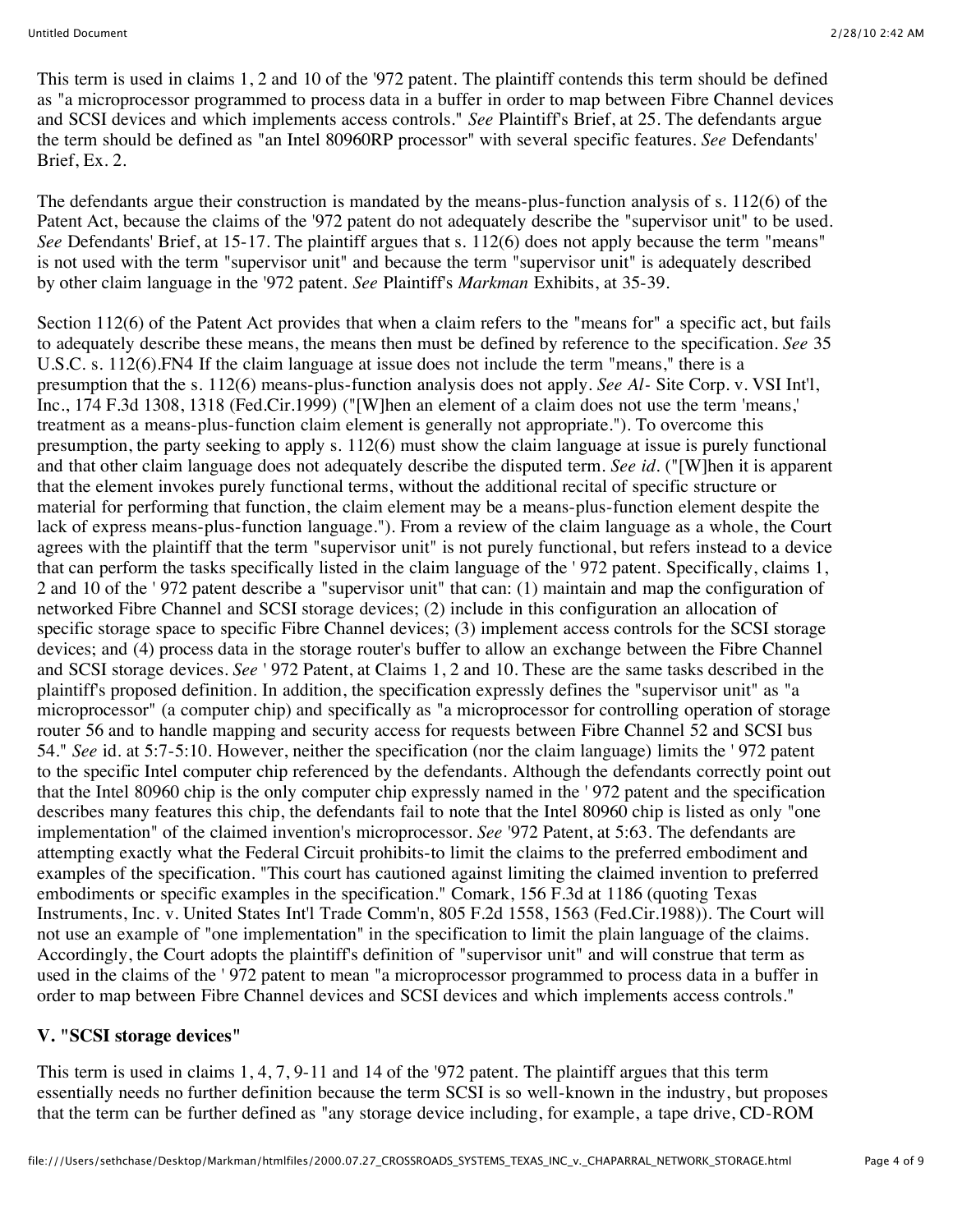drive, or a hard disk drive that understands the SCSI protocol and can communicate using the SCSI protocol." *See* Plaintiff's Brief, at 18. The defendants argue the term should be defined as "any storage device that uses a SCSI standard and has a unique BUS:TARGET:LUN address." *See* Defendants' Brief, Ex. 2.

The Court agrees with the plaintiff. Essentially, the defendants contend their narrow definition should be used because it "comports with '972 specification" and its discussion of SCSI storage devices. *See* Defendant's Brief, at 14. However, the specification language referred to by the defendants is only one example of how the SCSI storage device addressing scheme "can" be represented. *See* '972 Patent, at 7:39. Again, the defendants are impermissibly trying to limit the claim language to an example given in the specification. *See* Comark, 156 F.3d at 1186-87. For the sake of extra clarity, the Court will adopt the plaintiff's proposed definition for this term.

# **VI. "process data in the buffer"**

This phrase is used in claims 1 and 10 of the '972 patent. The plaintiff argues the phrase is adequately defined on its own and by the surrounding claim language. The defendants contend the phrase should be defined as "to manipulate data in the buffer in a manner to (a) achieve mapping between Fibre Channel and SCSI devices, and (b) apply access controls and routing functions." *See* Defendants' Brief, Ex. 2.

The plain language of claims 1 and 10 disclose that the supervisor unit (the microprocessor) processes data in the buffer "to interface between the Fibre Channel controller and the SCSI controller to allow access from Fibre Channel initiator devices to SCSI storage devices using the native low level, block protocol in accordance with the configuration." *See* '972 Patent, at Claims 1 and 10. This language adequately describes what it means to "process data in the buffer" for these claims. Simply because the specification may use slightly different language to describe this "processing," *see* id. at 5:18-5:20, does not entitle the defendants to adopt the specification language over the plain language of the claims. The Court will not further define this phrase.

### **VII. "storage router"**

This term is used in claims 1-7 and 10 of the '972 patent. The plaintiff argues the term needs no further definition for claims 1-6, and for claim 7 it should be defined as "a device which provides virtual local storage, maps, implements access controls, and allows access using native low level block protocols." *See* Plaintiff's Brief, at 27. The defendants contend the term should mean "a bridge device that connects a Fibre Channel link directly to a SCSI bus and enables the exchange of SCSI command set information between application clients on SCSI bus devices and the Fibre Channel links." *See* Defendants' Brief, Ex. 2.

The defendants do not make any argument for their proposed definition in their brief, and did not discuss the term at the July 25 hearing. In their notebook of exhibits presented at the hearing, the defendants include one page which supports their definition with a quote from the specification. *See* Defendants' *Markman* Exhibits, "Markman Presentation" Tab, at 22. This argument is disingenuous. The specification language quoted by the defendants is immediately followed by several sentences further defining "storage router." Indeed, the next sentence begins "Further, the storage router applies access controls...." *See* '972 Patent, at 5:30. The defendants' attempt to limit the term "storage router" to one of several descriptive sentences in the specification is not well-taken. In addition, the Court finds the term "storage router," as used in all claims of the '972 patent, is adequately described by the additional language of the claims, which discloses in detail the various functions and/or qualities of the storage router. The Court will not further define this term.

# **VIII. "map"**

This term is used in claims 1, 7, 10 and 11 of the '972 patent. The plaintiff contends the term means "to create a path from a device on one side of the storage router to a device on the other side of the router, *i.e.*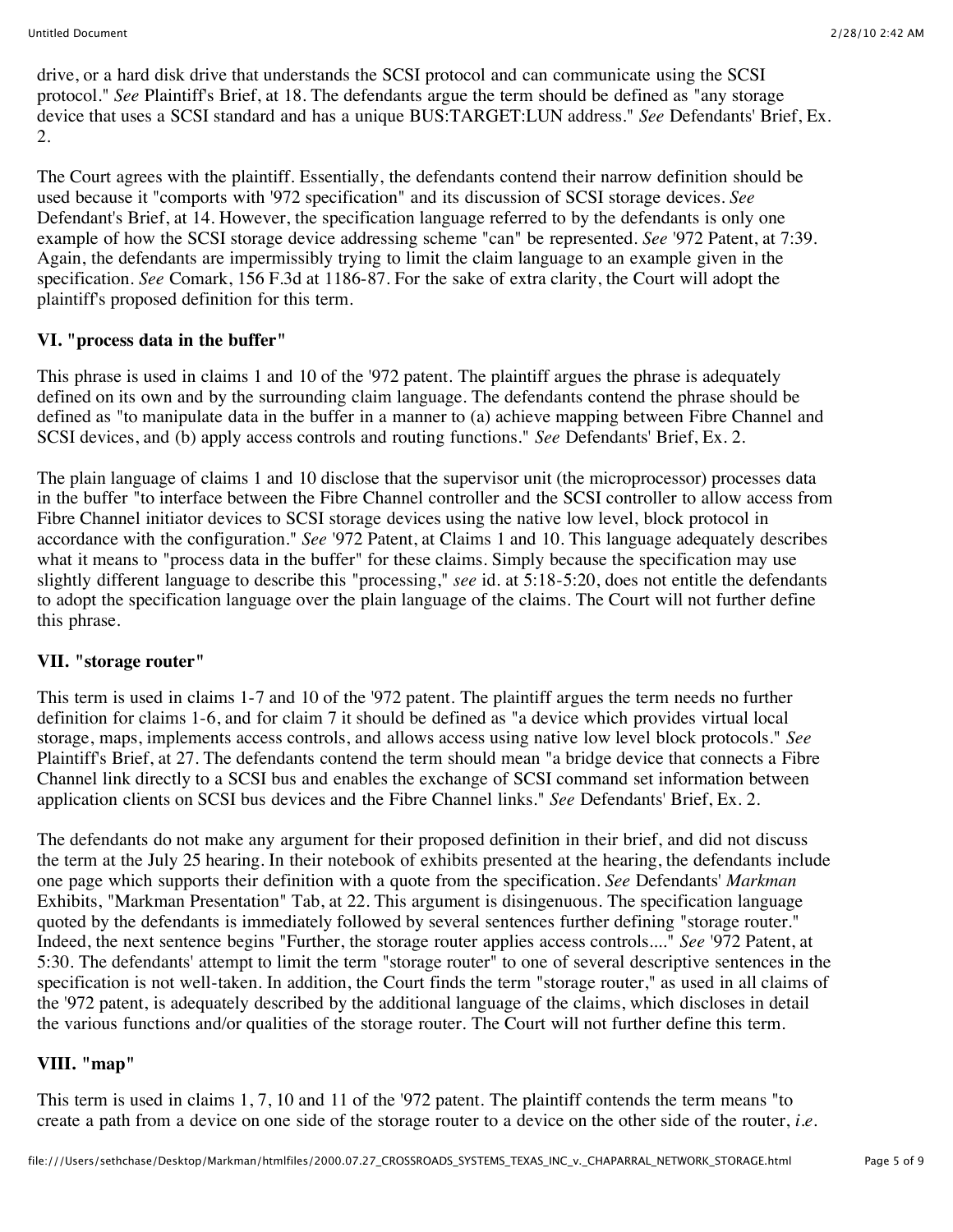from a Fibre Channel device to a SCSI device (or vice-versa). A 'map' contains a representation of devices on each side of the storage router, so that when a device on one side of the storage router wants to communicate to a device on the other side of the storage router, the storage router can connect the devices." *See* Plaintiff's Brief, at 22. The defendants argue the term means "to translate addresses." *See* Defendants' Brief, Ex. 2.

In support of their definition, the defendants point only to a dictionary definition of "map." *See* Defendants' Brief, at 13 and Ex. 4. The plaintiff, on the other hand, cites to specific portions of the specification that support its definitions of map (both as a verb and a noun) as used in the claims of the '972 patent. *See* Plaintiff's Brief, at 22 (citing '972 Patent, at 1:66-2:5 and 6:65-7:6). Because intrinsic evidence is far more salient than a dictionary definition, and because the Court agrees that the specification language cited by the plaintiff supports its construction of the term "map," the Court will adopt the plaintiff's proposed definition of this term.

# **IX. "Fibre Channel protocol unit" and "SCSI protocol unit"**

These terms are used in claims 5 and 6 of the '972 patent. The plaintiff contends these phrases should be defined as "a portion of the Fibre Channel controller which connects to the Fibre Channel transport medium" and "a portion of the SCSI controller which interfaces to the SCSI bus." *See* Plaintiff's Brief, at 27. The defendants say the terms mean "block and equivalents thereof that connects to the Fibre Channel transport medium" and "block and equivalents thereof that connects to the SCSI bus transport medium." *See* Defendants' Brief, Ex. 2.

The defendants argue the means-plus-function analysis of s. 112(6) should apply here because the terms are well-known and are not defined in two dictionaries cited by the defendants. *See* Defendants' Brief, at 7-8, 14-15, Ex. 4 and Ex. 5. However, the defendants do not indicate how the term should be defined in reference to the specification, and in fact contend "the '972 specification fails to reveal any structure corresponding to the claimed function." *See id.* at 8 and 15. The defendants then propose the word "block" should be used to describe these terms because the "protocol units" are "simply depicted as a block within the diagram of Figure 5" of the '972 patent. *See* id. This reasoning is wholly unpersuasive. Simply because a figure in the patent physically depicts the protocol units in a block-like shape, it does not follow that the units should be defined as "blocks or equivalents thereof." Under that reasoning, the SCSI storage devices, which are physically depicted as cylinders in the '972 patent, could be defined simply as "cylinders, oil drums or monkey barrels, or equivalents thereof." As the plaintiff correctly points out, the language of claims 5 and 6 plainly states that the "protocol units" for both devices are part of the "controllers" for the devices, and are intended to "connect" the devices to various "transport media" ( *i.e.,* to various cables). *See* '972 Patent, at Claims 5 and 6. Accordingly, the Court adopts the plaintiff's definitions for these terms, and will construe the terms to mean "a portion of the Fibre Channel controller which connects to the Fibre Channel transport medium" and "a portion of the SCSI controller which interfaces to the SCSI bus."

# **X. "interface"**

In their Joint Stipulation of Claim Construction, the parties claim the meaning of the term "interface" is in dispute. However, this phrase is not discussed in any of the parties' briefs, and neither side presented an argument at the July 25 hearing as to why the term is disputed. This term has a standard and ordinary meaning-even to a federal judge-and the Court will not further define it.

# **XI. Undisputed Terms**

Finally, in their Joint Stipulation of Claim Construction, the parties have stipulated to the construction of 17 other terms in the '972 patent. The Court will therefore adopt these stipulated constructions, solely for the purpose of this lawsuit.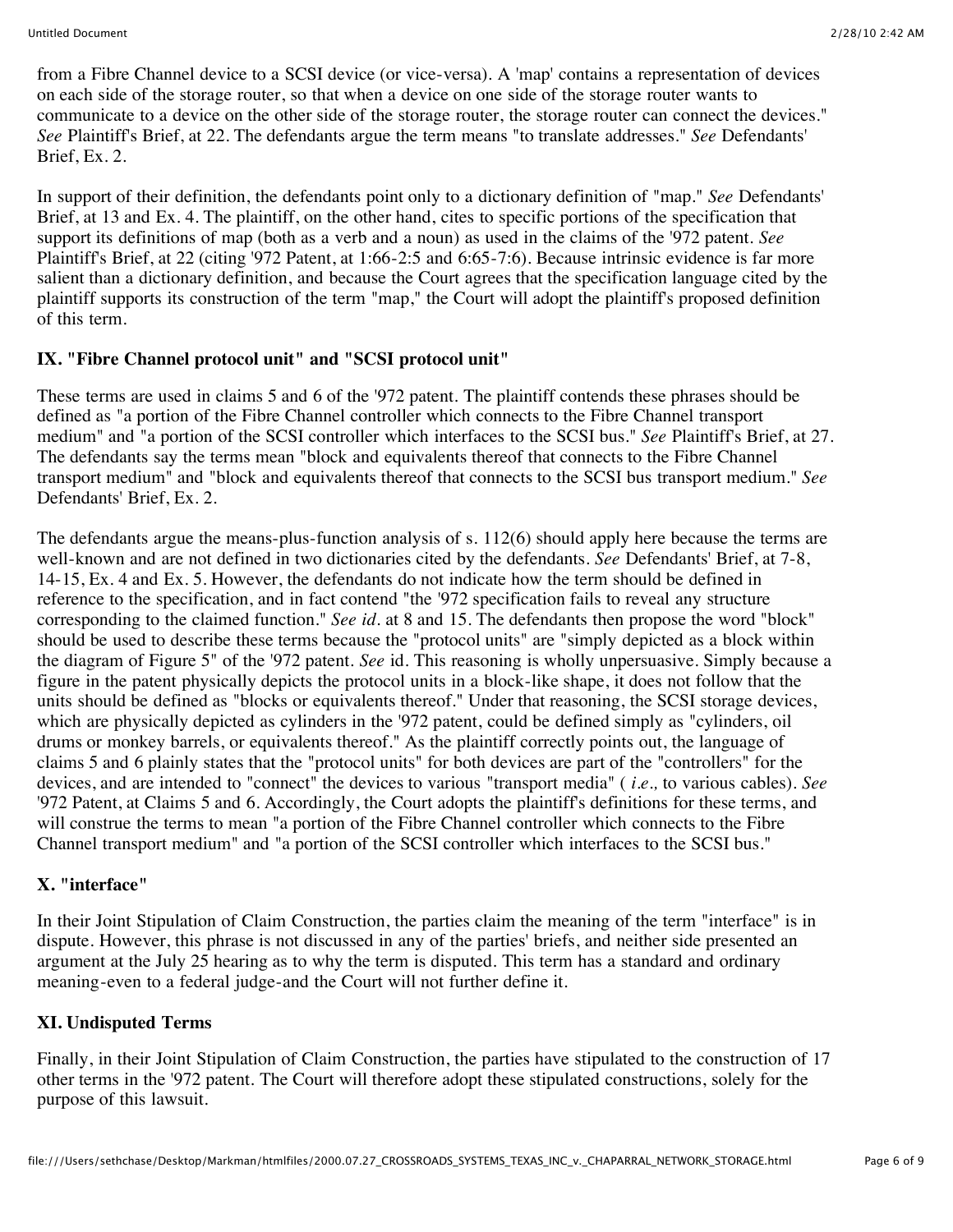Accordingly, the Court enters the following order:

IT IS ORDERED that the attached construction of the patent claims will be incorporated into any jury instructions given in this cause and will be applied by the Court in ruling on the issues raised in summary judgment.

# **CONSTRUCTION OF CLAIMS**

# U.S. PATENT NO. 5,941,972

#### *Disputed Terms*

The phrase "implements access controls for storage space on the SCSI storage devices" means provides controls which limit a computer's access to a specific subset of storage devices or sections of a single storage device.

The phrase "allocation of subsets of storage space to associated Fibre Channel devices, wherein each subset is only accessible by the associated Fibre Chanel device" means subsets of storage space are allocated to specific Fibre Channel devices.

A "supervisor unit" is a microprocessor programmed to process data in a buffer in order to map between Fibre Channel devices and SCSI devices and which implements access controls.

A "SCSI storage device" is any storage device including, for example, a tape drive, CD-ROM drive, or a hard disk drive that understands the SCSI protocol and can communicate using the SCSI protocol.

The term "map" means to create a path from a device on one side of the storage router to a device on the other side of the router, *i.e.* from a Fibre Channel device to a SCSI device (or vice-versa). A "map" contains a representation of devices on each side of the storage router, so that when a device on one side of the storage router wants to communicate with a device on the other side of the storage router, the storage router can connect the devices.

A "Fibre Channel protocol unit" is a portion of the Fibre Channel controller which connects to the Fibre Channel transport medium.

A "SCSI protocol unit" is a portion of the SCSI controller which interfaces to the SCSI bus.

### *Stipulated/Undisputed Terms*

A "buffer" is a memory device that is utilized to temporarily hold data.

A "direct memory access (DMA) interface" is a device that acts under little or no microprocessor control to access memory for data transfer.

A "Fibre Channel" is a known high-speed serial interconnect, the structure and operation of which is described, for example, in Fibre Channel Physical and Signaling Interface (FC-PH), ANSI X3.230 Fibre Channel Arbitrated Loop (FC-AL), and ANSI X3.272 Fibre Channel Private Loop Direct Attach (FC-PLDA).

A "Fibre Channel controller" is a device that interfaces with a Fibre Channel transport medium.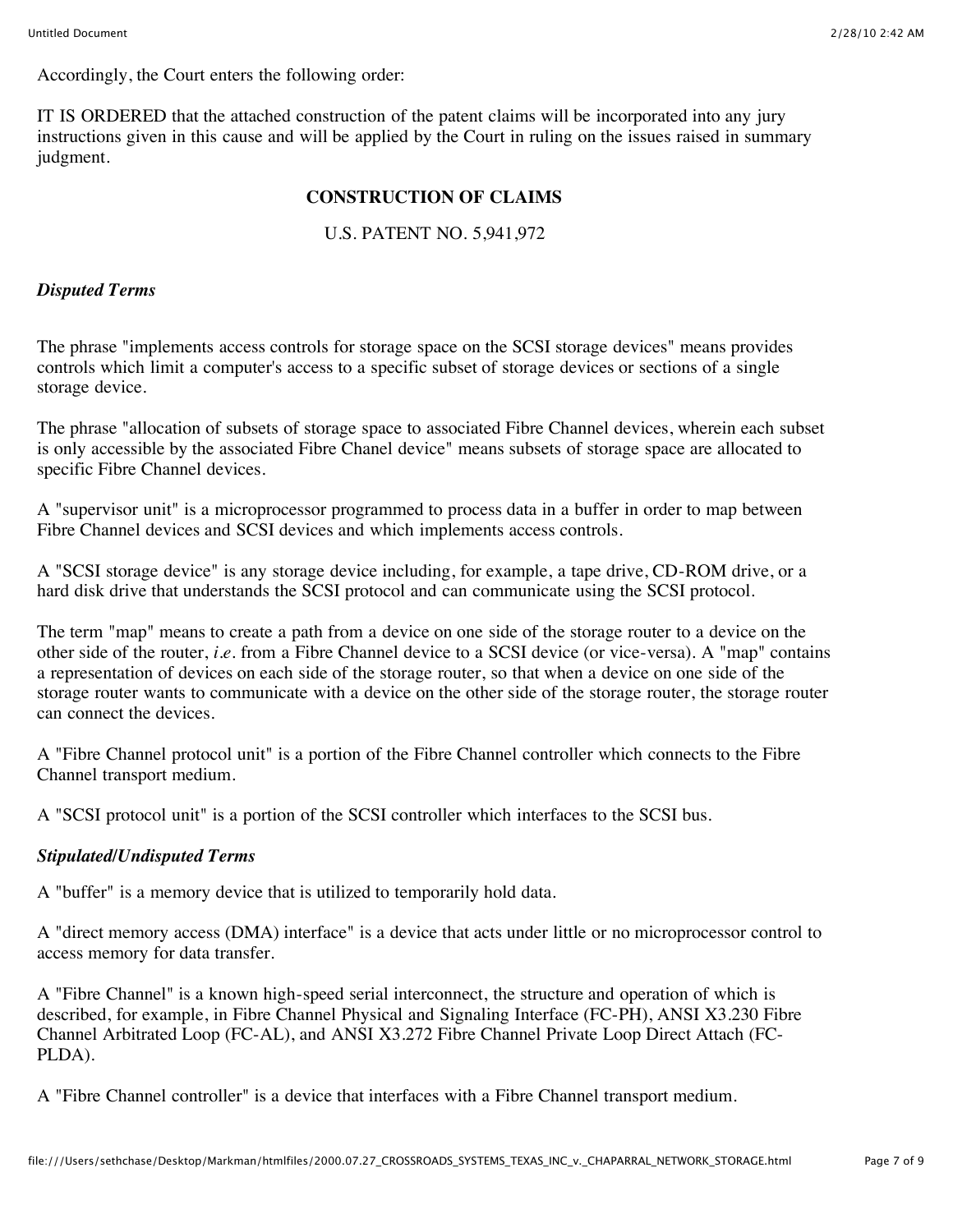A "Fibre Channel device" is any device, such as a computer, that understands Fibre Channel protocol and can communicate using Fibre Channel protocol.

"Fibre Channel protocol" is a set of rules that apply to Fibre Channel.

A "Fibre Channel transport medium" is a serial optical or electrical communications link that connects devices using Fibre Channel protocol.

A "first-in-first-out queue" is a multi-element data structure from which elements can be removed only in the same order in which they were inserted; that is, it follows a first in, first out (FIFO) constraint.

A "hard disk drive" is a well known magnetic storage media, and includes a SCSI hard disk drive.

An "initiator device" is a device that issues requests for data or storage.

"Maintain(ing) a configuration" means keep(ing) a modifiable setting of information.

A "native low level, block protocol" is a set of rules or standards that enable computers to exchange information and do not involve the overhead of high level protocols and file systems typically required by network servers.

A "SCSI" (Small Computer System Interface) is a high speed parallel interface that may be used to connect components of a computer system.

A "SCSI bus transport medium" is a cable consisting of a group of parallel wires (normally 68) that forms a communications path between a SCSI storage device and another device, such as a computer.

A "SCSI controller" is a device that interfaces with the SCSI bus transport medium.

"Virtual local storage" is a specific subset of overall data stored in storage devices that has the appearance and characteristics of local storage.

A "workstation" is a remote computing device that connects to the Fibre Channel, and may consist of a personal computer.

FN1. Figure 3 also discloses-and the defendants do not dispute-that the plaintiff's invention contemplates limiting access to various subsections of the divided SCSI storage device (62).

FN2. The Court expressly notes, however, that it is not defining the term "partition" in this order, as that term is not used in the '972 claim language.

FN3. The defendants argue these features are "implicitly" found in the Lui specification and in any event were disclosed in other prior art. *See* Defendants' Brief, at 12 and n. 1. The Court is not persuaded that these features are "implicitly" disclosed by the Lui patent, and the other prior art briefly referenced by the defendants makes no mention of combining that prior art with the invention of the Lui patent, or vice-versa.

FN4. Section 112(6) reads as follows: "An element in a claim for a combination may be expressed as a means or step for performing a specified function without the recital of structure, material, or acts in support thereof, and such claim shall be construed to cover the corresponding structure, material, or acts described